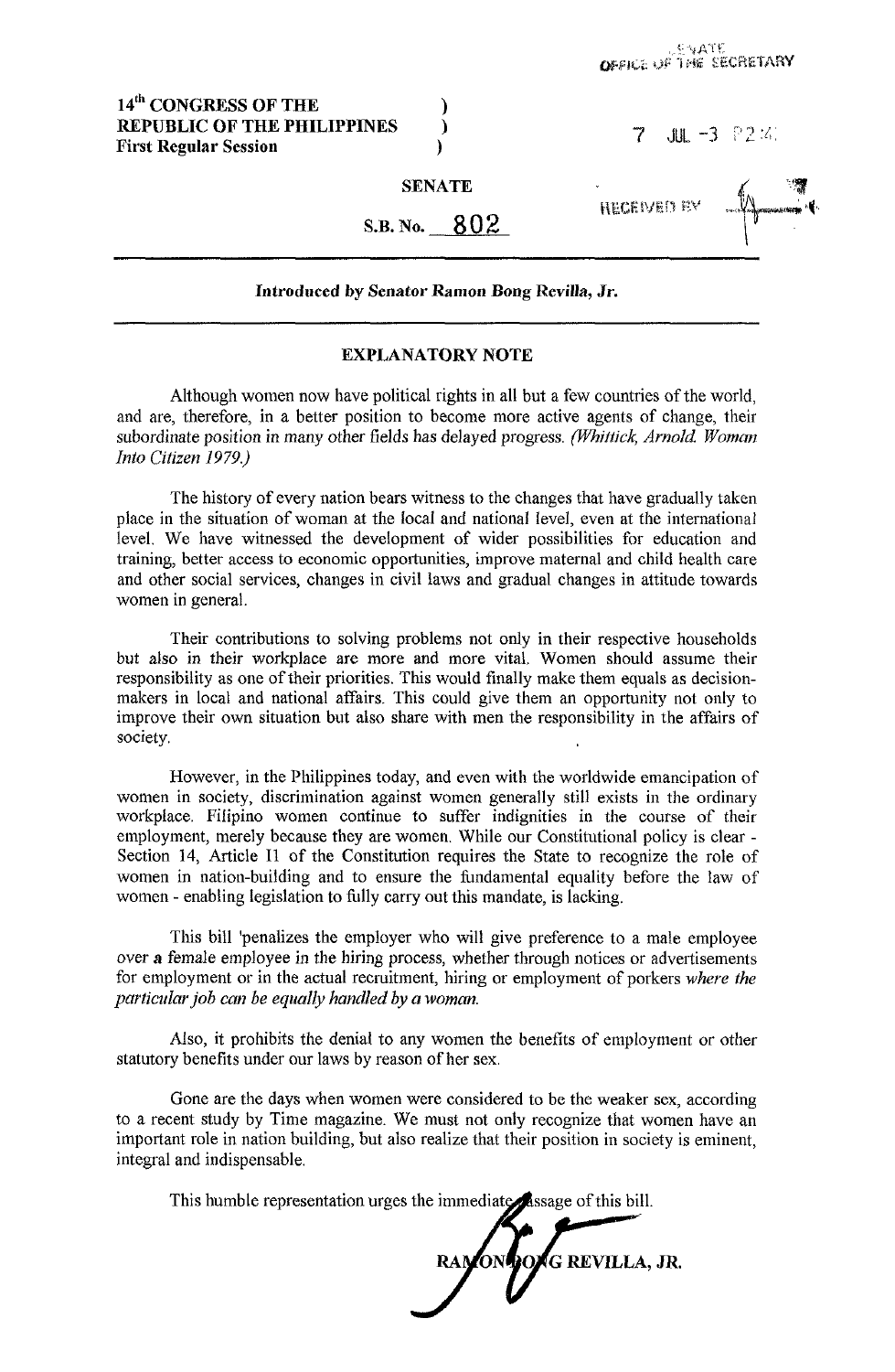## **14'" CONGRESS OF THE** ) **REPUBLIC OF THE PHILIPPINES** ) **First Regular Session** )

**SENATE** 

# S.B. No. **802**

SILLS & INDEX

**Introduced by Senator Ramon Bong Revilla, Jr.** 

## **AN ACT**

**EXPANDING THE PROHIBITED ACTS OF DISCRIMINATION AGAINST WOMEN ON ACCOUNT OF SEX ARTICLES 135 AND 137 OF P.D. 442, AS AMENDED, OTHERWISE KNOWN AS THE LABOR CODE OF THE PHILIPPINES.** 

*Be it enacted by the Senate and the House of Representatives of the Philippines in Congress assenihIed:* 

**SECTlON 1.** Articles 135 of P.D. 442, *as* amended, otherwise known as the Labor Code of the Philippines, is hereby further amended to read as follows:

"Art. 135., Discrimination Prohibited. - It shall be unlawful for any employer; to ' discriminate against any women employee with respect to terms and conditions of employment solely on account of her sex.

The following are acts of discrimination:

(a) Payment of a lesser compensation, including wage, salary or other form of remuneration and fringe benefits, to a female employee as against a male employee, for work of equal value; [and]

(b)Favoring a male employee with respect to promotion, ASSIGNMENT, training opportunities, study and schQlarship grants solely on account of their sexes;

(c)'GIVING PREFERENCE TO A MALE EMPLOYEE OVER *A*  FEMALE EMPLOYEE IN THE HIRING PROCESS, WHETHER THROUGH NOTICES, ANNOUNCEMENTS OR ADVERTISEMENTS FOR EMPLOYMENT AND APPRENTICESHIP OR IN THE ACTUAL RECRUITMENT, HIRING OR EMPLOYMENT OF WORKERS WHERE THE PARTICULAR JOB CAN BE EQUALLY HANDLED BY A WOMAN: AND

(d)FAVORING **A** MALE EMPLOYEE OVER A FEMALE EMPLOYEE WITH RESPECT TO DISMISSAL OF PERSONNEL OR THE APPLICATION OF THE FIRST IN ' FIRST OUT OR OTHER RETRENCHMENT POLICY OF THEIR EMPLOYER. AND

Criminal liability for the wilful commission of any unlawful act as provided in this article or any violation of the rules and regulations issued pursuant to Section 2 of Republic Act No. 6725 shall be penalized as provided in Article 288 and 289 of this Code: Provided,; That the institution of any criminal action under this provision. Shall not bar the aggrieved employee from filing an entirely separate and distinct action for money claims, which may include claims for damages and other affirmative reliefs. The actions thereby authorized shall proceed independently of each other.